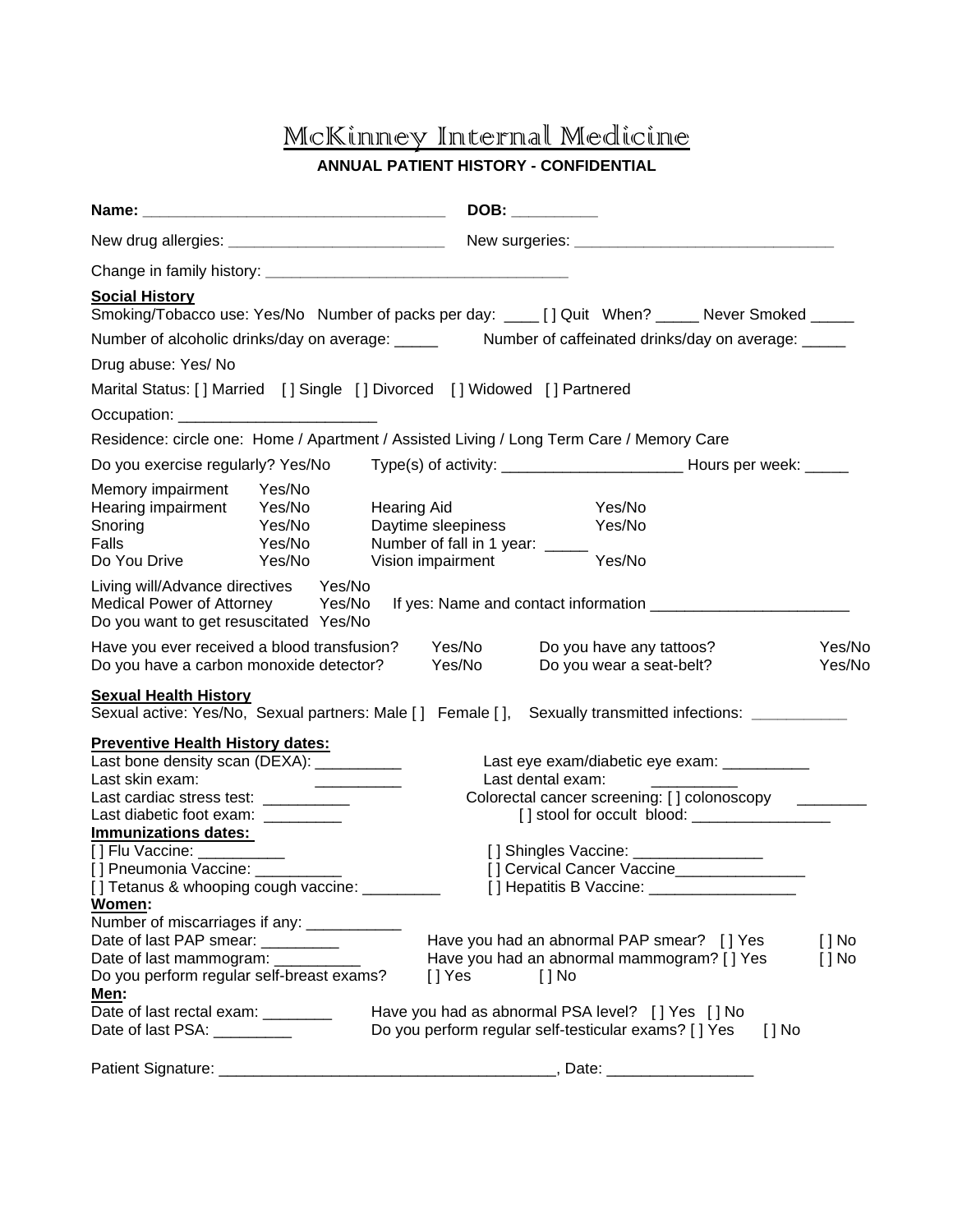McKinney Internal Medicine Dr. Vijaya Mummadi, M.D., Rachel Jaison N.P. 8951 Collin McKinney Pkwy, Ste 301 McKinney, TX 75070 Phone: 214-556-0847 Fax: 214-556-0850

#### **ANNUAL WELL VISIT**

Annual Well Visits are considered preventive. Therefore, if there is a need to evaluate and manage a problem outside the scope of normal Annual Well Visit, an additional charge/office visit may be incurred. In case your concern needs to be addressed first and in order to avoid additional charges, we recommend that you change your visit to an acute or follow-up visit. Please inform the front desk about your visit change.

Signature of Patient

\_\_\_\_\_\_\_\_\_\_\_\_\_\_\_\_\_\_\_\_\_\_\_\_\_\_\_\_\_\_

\_\_\_\_\_\_\_\_\_\_\_\_\_\_\_\_\_\_\_\_\_\_\_\_\_\_\_\_\_\_

\_\_\_\_\_\_\_\_\_\_\_\_\_\_\_\_\_\_\_\_\_\_\_\_\_\_\_\_\_\_

Print name

Date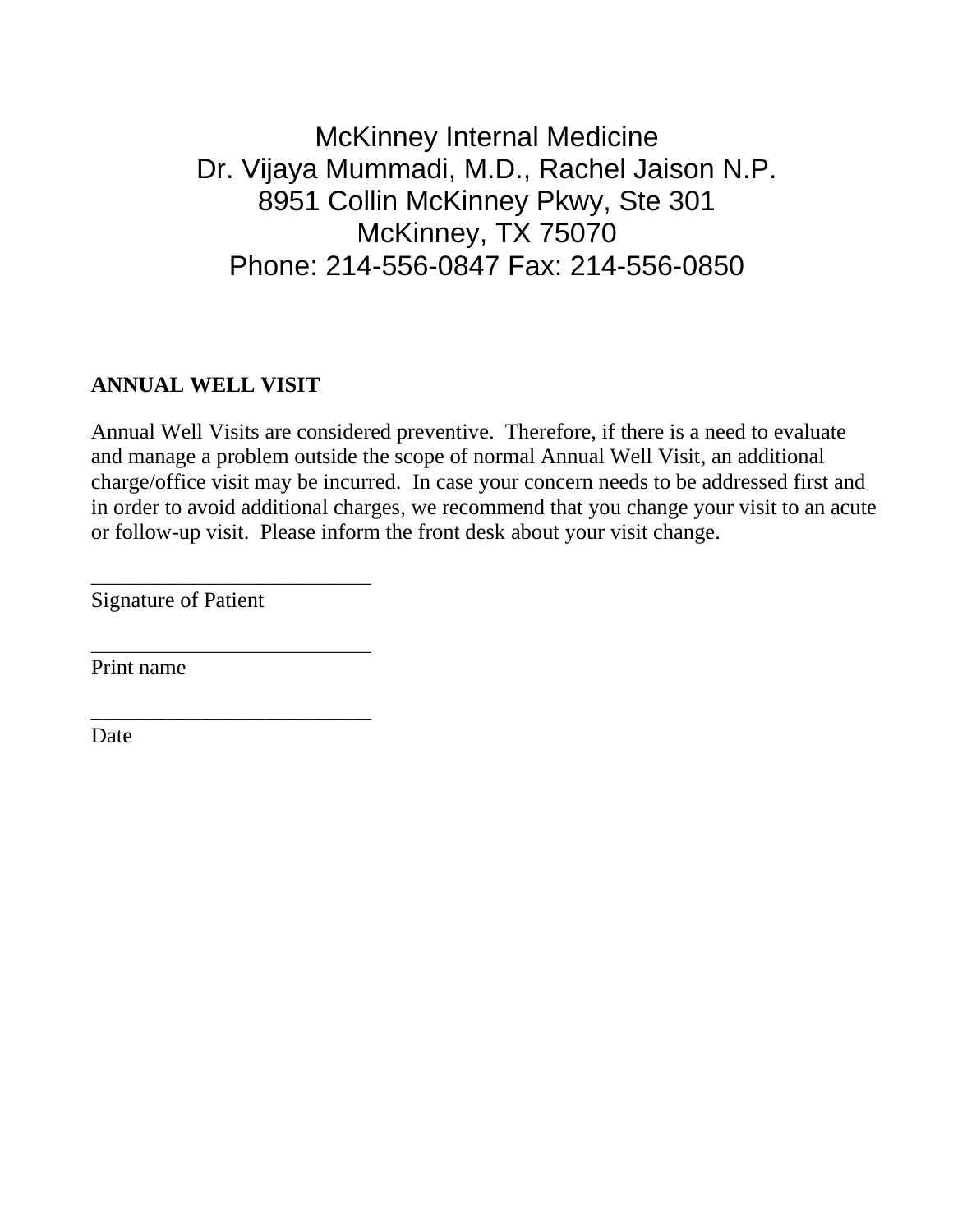### **McKinney Internal Medicine Dr. Vijaya Mummadi, M.D. ,Rachel Jaison N.P. 8951 Collin McKinney Pkwy, Ste 301 McKinney, TX 75070 Phone: 214-556-0847 Fax: 214-556-0850**

**Patient Name: \_\_\_\_\_\_\_\_\_\_\_\_\_\_\_\_\_\_\_\_\_\_\_\_\_\_\_\_\_\_ Date: \_\_\_\_\_\_\_\_\_\_\_\_\_\_\_\_\_ Contact Number: \_\_\_\_\_\_\_\_\_\_\_\_\_\_\_\_\_\_\_\_\_\_**

**Please take a moment to answer these questions to better help us help you today.**

**1. Have you seen any other doctor(s) since you were here last? If yes, what doctor and why?**

**\_\_\_\_\_\_\_\_\_\_\_\_\_\_\_\_\_\_\_\_\_\_\_\_\_\_\_\_\_\_\_\_\_\_\_\_\_\_\_\_\_\_\_\_\_\_\_\_\_\_\_\_\_\_\_\_\_\_\_\_\_\_\_\_\_\_\_\_\_\_**

**\_\_\_\_\_\_\_\_\_\_\_\_\_\_\_\_\_\_\_\_\_\_\_\_\_\_\_\_\_\_\_\_\_\_\_\_\_\_\_\_\_\_\_\_\_\_\_\_\_\_\_\_\_\_\_\_\_\_\_\_\_\_\_\_\_\_\_\_\_\_**

**\_\_\_\_\_\_\_\_\_\_\_\_\_\_\_\_\_\_\_\_\_\_\_\_\_\_\_\_\_\_\_\_\_\_\_\_\_\_\_\_\_\_\_\_\_\_\_\_\_\_\_\_\_\_\_\_\_\_\_\_\_\_\_\_\_\_\_\_\_\_**

**\_\_\_\_\_\_\_\_\_\_\_\_\_\_\_\_\_\_\_\_\_\_\_\_\_\_\_\_\_\_\_\_\_\_\_\_\_\_\_\_\_\_\_\_\_\_\_\_\_\_\_\_\_\_\_\_\_\_\_\_\_\_\_\_\_\_\_\_\_\_**

**2. Have you taken any new medications since your last appointment? If yes, what medication and why? \_\_\_\_\_\_\_\_\_\_\_\_\_\_\_\_\_\_\_\_\_\_\_\_\_\_\_\_\_\_\_\_\_\_\_\_\_\_\_\_\_\_\_\_\_\_\_\_\_\_\_\_\_\_\_\_\_\_\_\_\_\_\_\_\_\_\_\_\_\_\_\_\_\_\_\_\_\_\_\_\_\_\_\_\_\_**

**\_\_\_\_\_\_\_\_\_\_\_\_\_\_\_\_\_\_\_\_\_\_\_\_\_\_\_\_\_\_\_\_\_\_\_\_\_\_\_\_\_\_\_\_\_\_\_\_\_\_\_\_\_\_\_\_\_\_\_\_\_\_\_\_\_\_\_\_\_\_\_\_\_\_\_\_\_\_**

**\_\_\_\_\_\_\_\_\_\_\_\_\_\_\_\_\_\_\_\_\_\_\_\_\_\_\_\_\_\_\_\_\_\_\_\_\_\_\_\_\_\_\_\_\_\_\_\_\_\_\_\_\_\_\_\_\_\_\_\_\_\_\_\_\_\_\_\_\_\_\_\_\_\_\_\_\_\_\_\_\_\_\_\_\_\_**

**\_\_\_\_\_\_\_\_\_\_\_\_\_\_\_\_\_\_\_\_\_\_\_\_\_\_\_\_\_\_\_\_\_\_\_\_\_\_\_\_\_\_\_\_\_\_\_\_\_\_\_\_\_\_\_\_\_\_\_\_\_\_\_\_\_\_\_\_\_\_\_\_\_\_\_\_\_\_\_\_\_\_\_\_\_\_**

**\_\_\_\_\_\_\_\_\_\_\_\_\_\_\_\_\_\_\_\_\_\_\_\_\_\_\_\_\_\_\_\_\_\_\_\_\_\_\_\_\_\_\_\_\_\_\_\_\_\_\_\_\_\_\_\_\_\_\_\_\_\_\_\_\_\_\_\_\_\_\_\_\_\_\_\_\_\_\_\_\_\_\_\_\_\_**

- **3. Do you need any refills today? No/Yes: \_\_\_\_\_\_\_\_\_\_\_\_\_\_\_\_\_\_\_\_\_\_\_\_\_\_\_\_\_\_\_\_\_\_\_\_\_\_\_\_\_\_\_\_\_**
- **4. What pharmacy would you prefer we transmit your prescription(s) refills?**
- **5. Has there been any change to address or medical insurance? Yes/No**